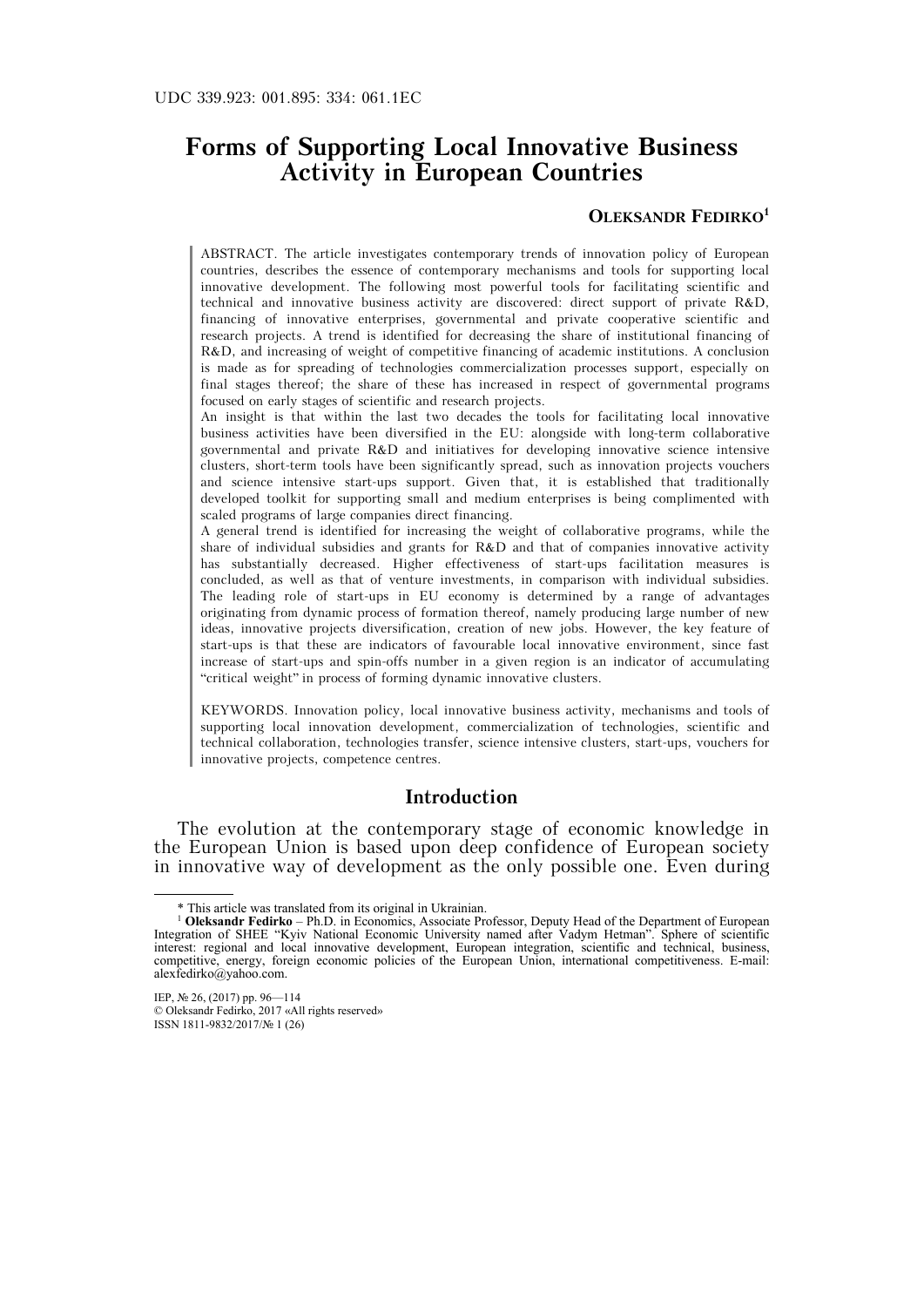one of the most severe global currency and financial crisis at the end of 2010s, the member countries have not only retained, but even extended their expenses for financing the scientific and technical and educational potential, technologies transfer systems, and programs for innovative business activity facilitation. In many countries of the world, the contemporary innovative policy relies upon the theory of national innovative systems based on construing innovative activity as an interactive process of interaction of large number of specialized players forming knowledge triangles. Thus, the dominating base of national innovative policies is the model of open innovations, with its core being the improvement of systemic collaborative relations between science and business, creation of sectoral and topical networks, development of new technologies commercialization infrastructure etc.

The problems of regulating innovative activity of private companies, as well as the mechanisms of developing high-technology business models in the EU have been investigated in numerous works of domestic and foreign scientists, among which the most significant insights worth mentioning are those of V. Biloshapka, S. Borras<sup>2</sup>, M. Enright<sup>3</sup>, K. Ketels<sup>4</sup>, D. Lukyanenko<sup>5</sup>, Ye. Panchenko<sup>6</sup>, M. Porter, S. Sokolenko<sup>7</sup>, O. Solvell<sup>8</sup> and many others.

Alongside with that, the extension of local and national technologies transfer networks is an essential, but insufficient condition of generating strategic competitive advantages of European business. Therefore, a vital element of competitiveness strategies is engagement of local high technologies market players into global and international research networks enabling the access to new original ideas and developments from all over the world, which, in these terms, may be more competitive and complementing to companies competence potential than innovative intellectual products existing in local or national environment.

Hence, the article is aimed at investigating contemporary mechanisms and tools for supporting local innovative business activity in EU countries, and identifying competitive advantages and weak points established within cluster of national innovation systems.

<sup>&</sup>lt;sup>2</sup> Borras, S. The *innovation Policy of the European Union. From Government to Governance. Cheltenhans:* Edward Elgar, 2003.<br><sup>3</sup> Enright, M. J. "Regional clusters and economic development: a research agenda ." in U. H. Staber, N. V. Schaefer, B.

Sharma (Editors) Business networks : prospects for regional development, 190-213. Berlin: De Gruyter, 1996.<br><sup>4</sup> Ketels, C., and S. Protsiv. *European Cluster Panorama 2016*. Report. Stockholm: Center for Strategy and

Competitiveness Stockholm School of Economics, 2016. 1-68.<br><sup>5</sup> Lukianenko, D. *Paradigm of creative management in the global economy [Paradyhma kreatyvnoho* 

menedzhmentu v hlobal'nij ekonomitsi]. Kyiv: KNEU, 2016. [In Ukrainian]<br><sup>6</sup> Panchenko, Ye., and M. Voichak. "State support of the high-tech exports: comparative analysis and lessons

for Ukraine" [Derzhavna pidtrymka vysokotekhnolohichnoho eksportu: komparatyvnyj analiz ta uroky dlia Ukrainy]." *International Economic Policy* 2, no. 25 (2016): 99-125. 7

<sup>&</sup>lt;sup>7</sup> Sokolenko, S. *Clusters in the global economy [Klastery v hlobal'nij ekonomitsi]. Kyiv: Logos, 2004.*<br><sup>8</sup> Sölvell Ö. G. Lindquist and C. Ketels. *The Cluster Initiative Greenbook Stockholm*: Stockholm: Ivory Tower, 20

Sölvell, Ö., G. Lindquist, and C. Ketels. *The Cluster Initiative Greenbook Stockholm* . Stockholm: Ivory Tower, 2003.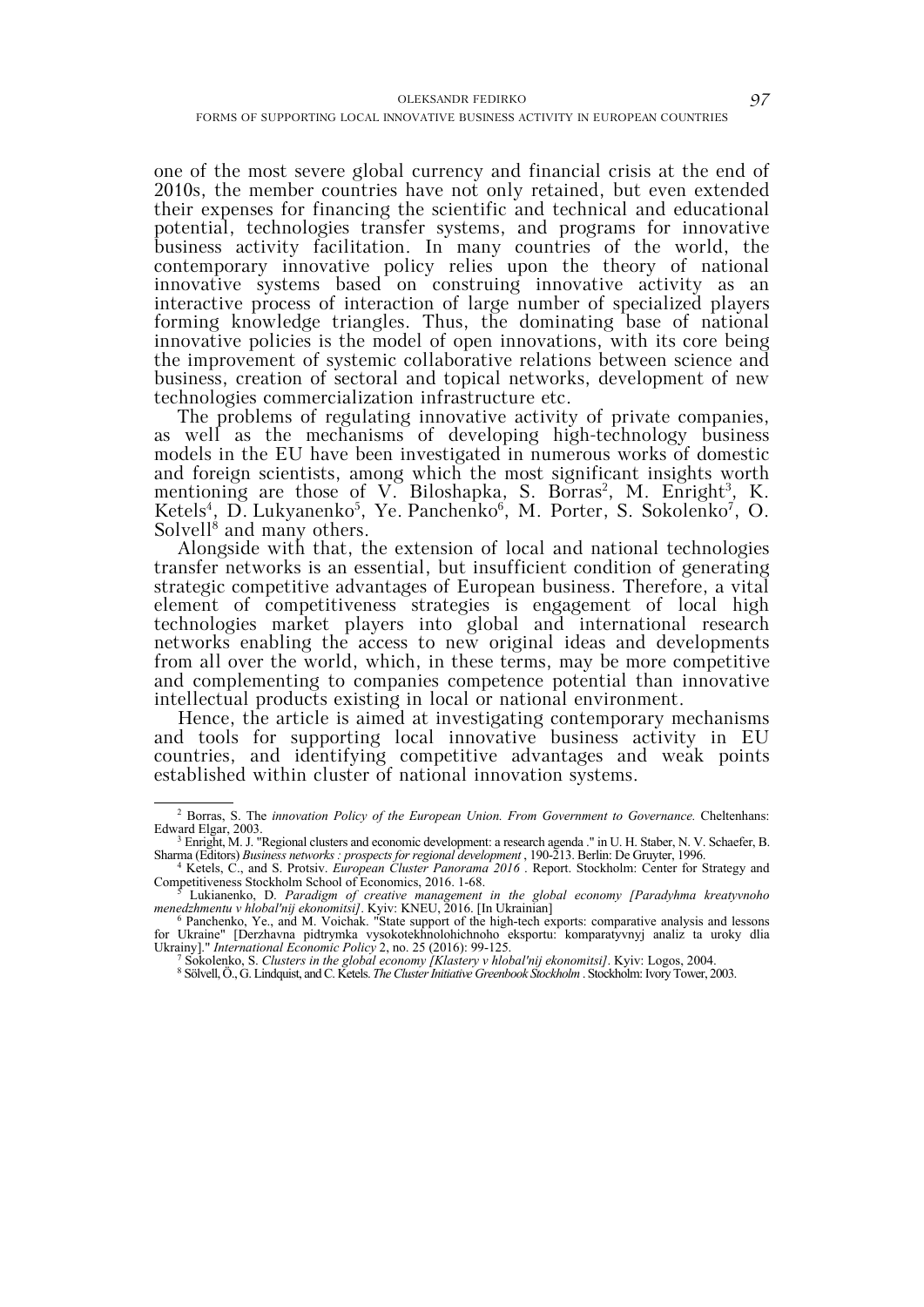#### **Main part**

Trends of forming the toolkit for supporting innovative business activity in the EU. As shown by the scaled investigation based upon database created as an outcome of long-term (from 1999 till 2012) project *INNO Policy TrendChart* in the EU, and as a result of *Erawatch network* operation on national level of 27 countries of the EU, Norway and Switzerland, there have been identified 2083 innovation policy measures, among which three main tool groups are distinguished<sup>9</sup>: competitive governmental financing of scientific and research programs; collaborative scientific and research programs supporting scientific and technical cooperation between governmental research organizations and private companies; direct support of scientific and research and innovative activity of private sector through provision of credits and grants.

The general trend observed within the investigated period from 1999 till 2012 is increase of collaborative programs weight, while the share of individual subsidies and grants for R&D and the one of companies innovative activity has been substantially reduced. Measures for facilitating start-ups and venture investment have appeared more effective than individual subsidies. Furthermore, the orientation of innovative policies for commercialization of new technologies has been growing.

It is found that during the relevant period certain stability of content and structure of measures for facilitating countries innovative development has been observed. Given that, the fact is quite surprising that the toolkit of innovative policies of European countries has been homogeneous, even considering the availability of notable asymetries both in the structure of economics of integration union countries and in the levels of their technological development. On one hand, it may reflect the ambition of new EC member countries to increase the labour productivity by virtue of implementing industry innovative development programs, and on the other hand, the active adaptation (and in some cases, copying) by new member countries of the best practices of technologically leading countries of the EU through networks for exchanging expertise in the sphere of implementing innovation policy.

Average duration of innovation development programs in EU countries comprises seven years. Given that, some tools (development of intellectual capital, direct support of private R&D) are more long-term, while new tools (vouchers for innovative projects) presume substantially shorter periods. Generally, in old EU member countries featuring higher level of technological development, the duration of innovation policy tools is longer than the one in new member countries. This evidences the

 <sup>9</sup> Izsák, K., Markianidou P., and S. Radošević *Lessons from a Decade of Innovation Policy .* Report. Brussels: European Commission, Enterprise and Industry, 2013: 6, 16.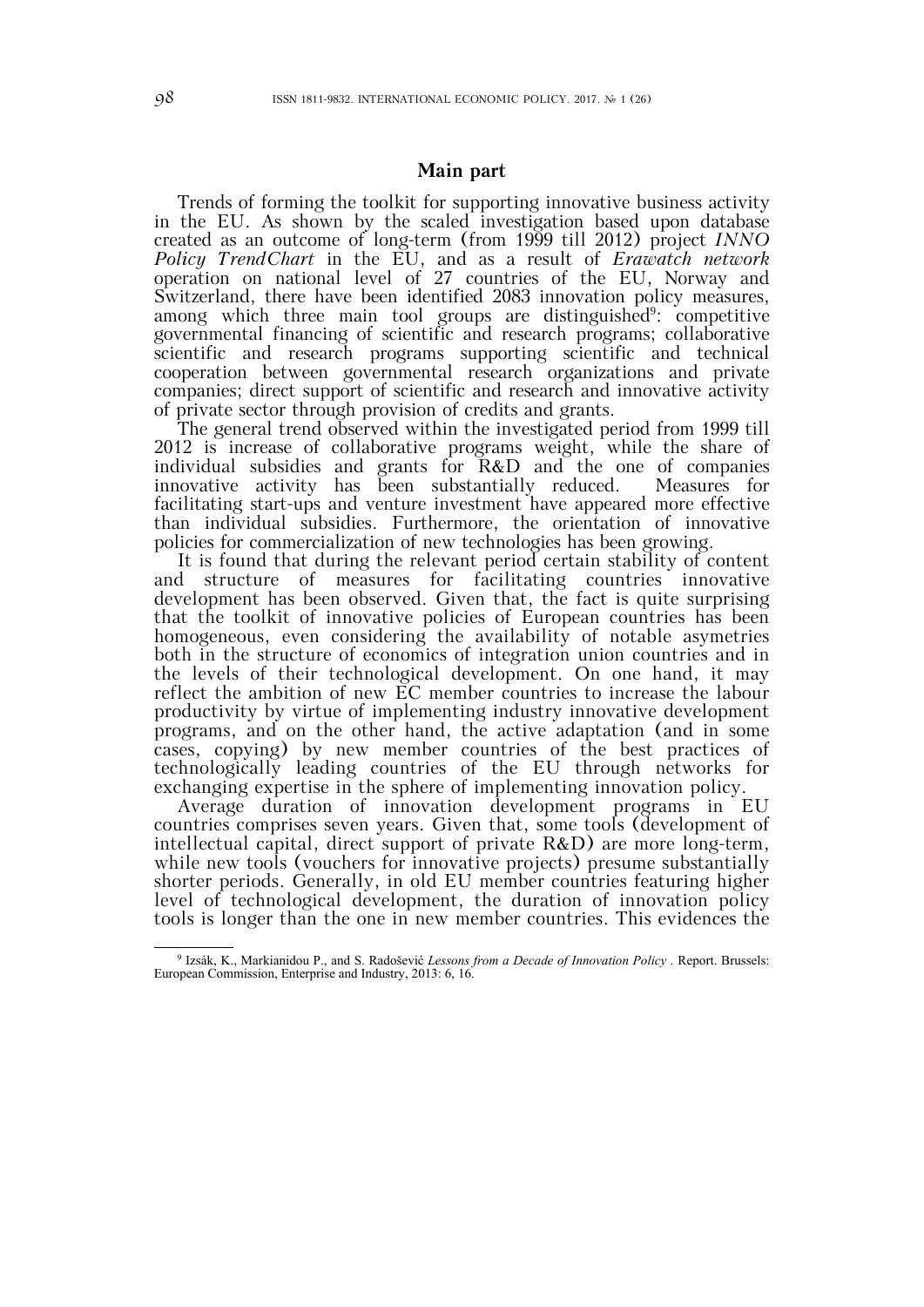transfer of old EU member countries to more mature stage of their innovation policy evolution.

The most frequent tool of financing business innovations have been grants with their share in the EU sustainably exceeding 65%. However, in the period of crisis, especially in 2010-2011, subsidized loans have abruptly gained popularity, with their share exceeding 25% of all tools introduced by member countries for facilitating innovation development.

Within the structure of innovation development objects, it is worth mentioning the increased role of collaborative research programs, competitive financing of academic institutions, as well as direct tools of financing R&D and innovations in private sector (Fig. 1).



**Fig. 1**. Structure of financing the scientific and technical innovative activity of EU countries, Norway and Switzerland in terms of expenses nature<sup>10</sup>

 <sup>10</sup> Compiled by the author based: Izsák, K., Markianidou P., and S. Radoševi<sup>ć</sup> *Lessons from a Decade of Innovation Policy .* Report. Brussels: European Commission, Enterprise and Industry, 2013: 19.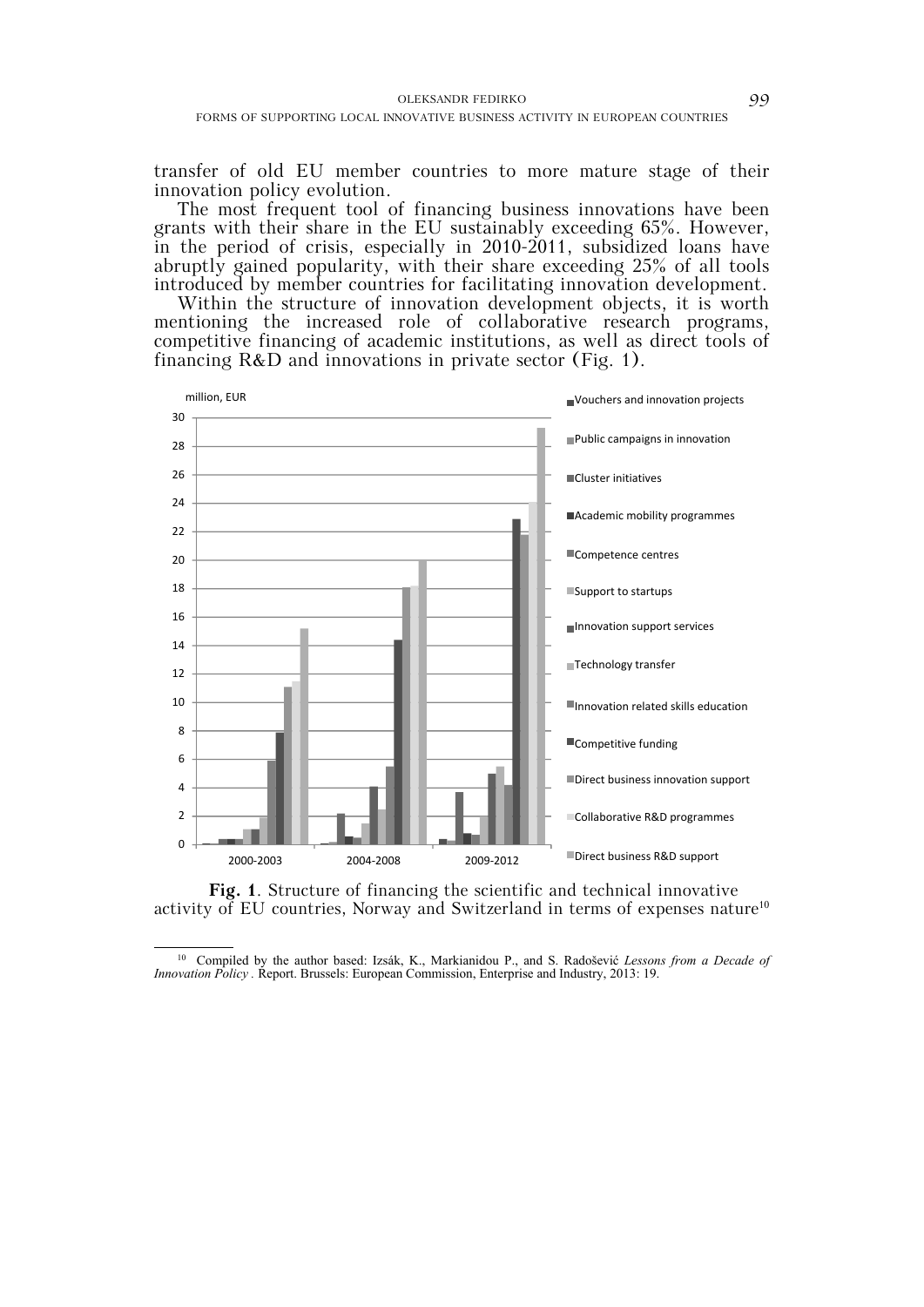The highest expenses for direct support of private  $R&D$  are caused by increased volumes of subsidized loans for innovative projects. At the same time, the share of technological transfer tools has drastically increased in the period of crisis  $-$  from 2009 till 2012,  $-$  while the weight of innovative capabilities programs and civil campaigns in the sphere of innovations promotion has decreased rapidly.

German model of facilitating innovative business activity. In general, it is the system of supporting innovative business possessing its quite explicit national features that is the most complicated structure in terms of tools and regulating mechanisms composition. In particular, in Germany the leading tool for supporting space localization of innovative business activity is the initiative "Competitiveness of supercontemporary clusters" ('*Spitzencluster-Wettbewerb*') financed by the Federal Ministry of Education and Research of Germany. The financing object refers regional high-technology cluster initiatives, in which science representatives cooperate with business. On each financing stage, up to five leading clusters shall receive financing amounting to EUR 200 mln 11. Within the period from 2008 till 2014, the Federal government of Germany has invested EUR 360 mln into the program<sup>12</sup>. The final selection stage has taken place in 2012, and as by 2017, there have been selected 15 clusters with 5-year budget in total amounting to EUR 40 mln 13. Towards supporting the international aspect of cluster interaction within the program of "super-contemporary clusters", in 2015 the Ministry has initiated the program "Internationalization of supercontemporary clusters, future projects and equivalent networks" ("*Internationalisierung von Spitzenclustern, Zukunftsprojekten und vergleichbaren Netzwerken*"). It is planned to select 11 clusters entitled for receiving up to EUR 4 mln for the period up to five years for developing and implementation of internationalizing their activity<sup>14</sup>.

An important role belongs to the tools for facilitating the commercialization of already developed technologies and those for developing innovative business. One of such programs in Germany is *EXIST* (*Existengruendungen aus der Wissenschaft*) initiative launched by the Federal Ministry of Economy and Technologies in 1998 and supported by the European Social Fund; this initiative provides support

<sup>&</sup>lt;sup>11</sup> BMBF-Internetredaktion. "Der Spitzencluster-Wettbewerb — BMBF." Bundesministerium für Bildung und schung — BMBF. April 07, 2017. Accessed May 04, 2017. https://www.bmbf.de/de/der-spitzencluster-Forschung — BMBF. April 07, 2017. Accessed May 04, 2017. https://www.bmbf.de/de/der-spitzencluster-

wettbewerb-537.html.<br><sup>12</sup> *Germany's Leading-Edge Clusters.* Report. Berlin: Federal Ministry of Education and Research (BMBF) Division for New Innovation Support Instruments and Programmes, 2014: 2. 13 Sofka, W., and Sprutacz M. *RIO Country Report 2015: Germany*. Report no. EUR 27870 EN. Luxemburg:

Publications Office, 2016: 41. *NIO Country Report 2015: Germany*. Report no. EUR 27870 EN. Luxemburg: <sup>13</sup> Sofka, W., and Sprutacz M. *RIO Country Report 2015: Germany*. Report no. EUR 27870 EN. Luxemburg: Publications Of

Jlich: Internationalisierung von Spitzenclustern, Zukunftsprojekten und vergleichbaren Netzwerken. Accessed May 04, 2017. https://www.ptj.de/internationalisierung-spitzencluster.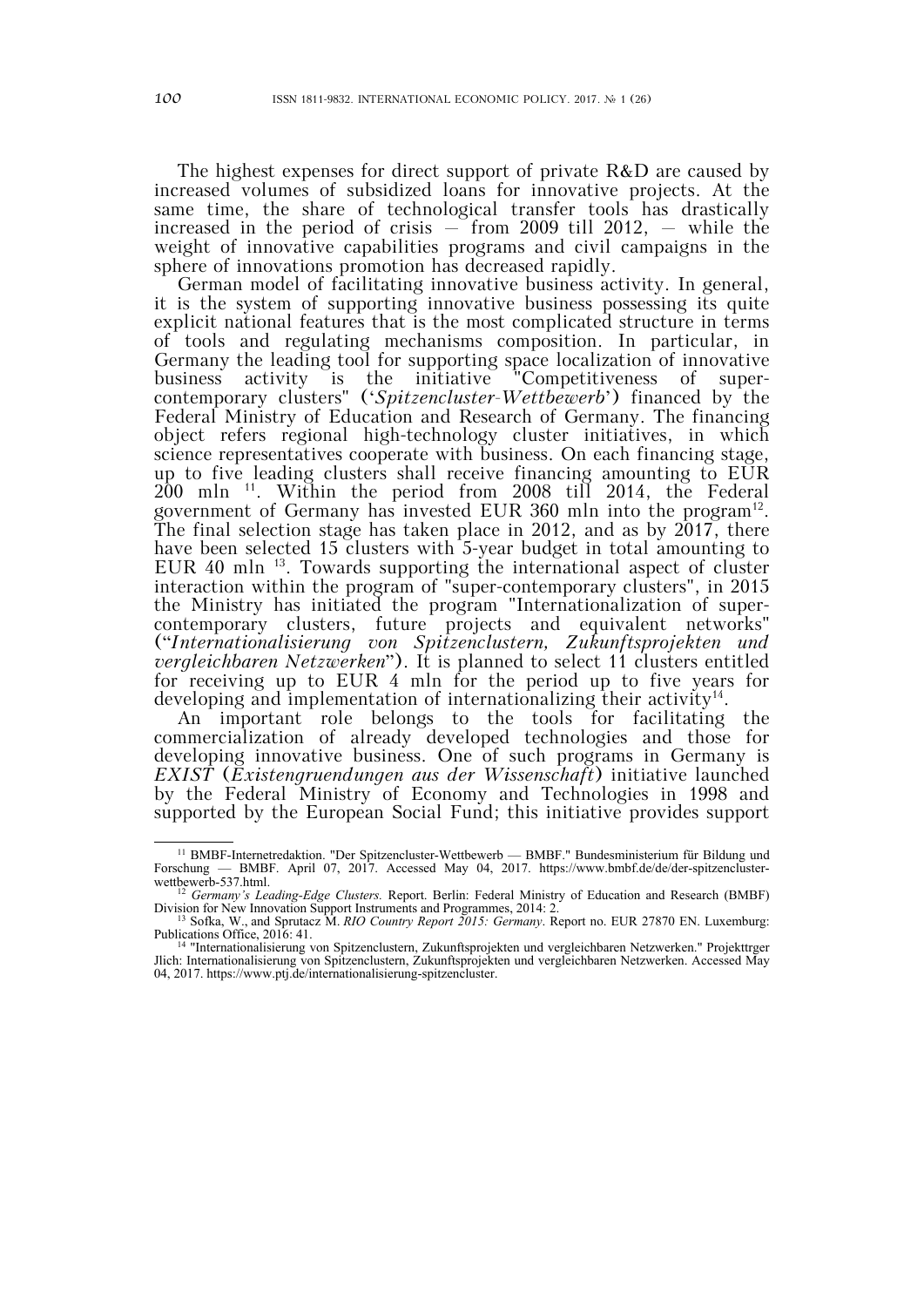for entrepreneurs originating from academic sector. It is the sub-program "*EXISTForschungstransfer*" that supports commercialization of technologies and contributes to creation of 90 new companies within the period from 2007 till 2014. In 2014, the sub-program budget has been extended from UAH 70 thousand to UAH 250 thousand<sup>15</sup>. Another program of the Ministry, "Protection of Ideas for Commercial Use" (*Schutz von Ideen fьr die Gewerbliche Nutzung* – *SIGNO*), has been adopted for providing advice services in the sphere of commercial use of innovations. From 2008 till 2014, 542 patent applications have been submitted under the program, 530 patent sales contracts and 375 license agreements have been concluded<sup>16</sup>.

The toolkit for supporting innovative activity is especially developed in small and medium enterprises (SME) sector. The central innovative program for SME (*Zentrales Innovationsprogramm Mittelstand* – *ZIM*) is an initiative of the Federal Ministry of Economy and Technologies of Germany providing financing to SME in all economy sectors under criteria of innovativeness and potential for commercialization of newly created products or technologies. Creation of interfirm networks for innovative collaboration is also encouraged. From 2008 till 2014, 29 thousand projects have been supported, with budget in total comprising EUR 3.9  $\text{bin}^{17}$ . The problem of innovative SME access to financing is solved by virtue of *ERP-Innovationsprogramm*, in terms of which credit financing is proposed with concessionary interest rates, and non-secured credit tranches. In 2014, microloans have been provided to more than 600 enterprises for the total amount of EUR 1.33 mln. Consultancy support of SME innovative activity is effected in frames of innovative vouchers program (*BMWi-Innovationsgutscheinen, go-Inno)*. Professional consulting companies receive 50% payment of their service costs from governmental funds. There exist two types of consultancy support – one concerning product innovations ('*go-innovativ*') and one concerning process innovations ('*go-effizient*'). The majority of voucher system beneficiaries (80%) report substantial retrenchment of expenses (in average, by EUR 200 thousand yearly), or commencing research and innovation projects $^{18}$ .

 <sup>15</sup> Sofka, W., and Sprutacz M. *RIO Country Report 2015: Germany*. Report no. EUR 27870 EN. Luxemburg: Publications Office, 2016: 44.<br><sup>16</sup> "«Dr. Marianne Kulicke Arbeitspapier der wissenschaftlichen Begleitforschung zu EXIST —

Existenzgründungen aus der Wissenschaft Fraunhofer-Institut ...»." Dr. Marianne Kulicke Arbeitspapier der wissenschaftlichen Begleitforschung zu EXIST — Existenzgründungen aus der Wissenschaft Fraunhofer-Institut. Accessed May 04, 2017. http://www.book.dislib.info/b1-other/17565-1-dr-marianne-kulicke-arbeitspapier-der-

wissenschaftlichen-begleitfor.php.<br><sup>17</sup> Sofka, W., and Sprutacz M. *RIO Country Report 2015: Germany*. Report no. EUR 27870 EN. Luxemburg: Publications Office, 2016: 46.<br><sup>18</sup> Ibid, p. 46.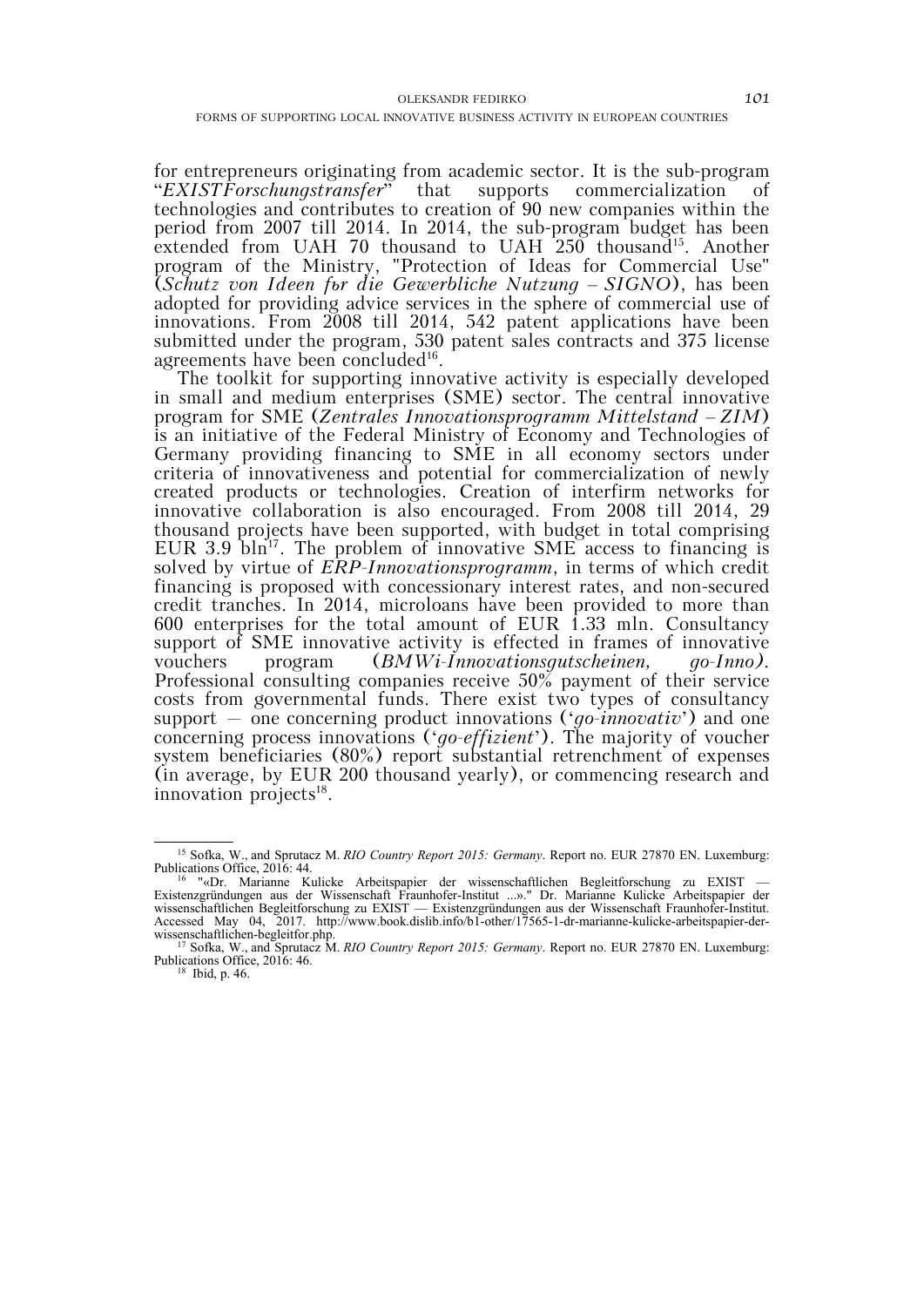The program of the Federal Ministry of Economy and Technology of Germany, *KMU-innovativ*, provides support to leading research and innovation projects with high potential for commercialization within nine technological spheres: biotechnology, medical services, information and computer technologies, nanotechnologies and new materials, production technologies, technologies for resources and energy efficiency, photonics, electronic systems and e-mobility, civil safety research. The grant program *IKT Innovativ* is even more specialized tool conducting competitive selection of innovative start-up projects in the sphere of information and communication services and products, providing grants amounting up to EUR 30 thousand, as well as training and consultative support and access to professional networks.

Format of innovative companies support in France. French national reforms program provides for extensive list of tools for supporting innovative business and commercialization of innovations<sup>19</sup>. The paramount task consists in extending innovative business financing through a range of programs, in particular: *Investments Into Future* directing funds to IT innovations, industry and power engineering modernizations, ecologization etc comprising EUR 47 bln (first two tranches) and EUR 10 bln (third tranche in 2017); state investment bank *BPIFrance*, by virtue of which loans amounting to EUR 12.5 bln in 2014 the funds have been received by 15 thousand small companies and 1600 medium ones.

Equal importance is given to development of cluster initiatives: "poles of competitiveness" should transform into "factories of future goods and services" changing SME relations with large business groups. At present, in France the key role in the system of facilitating the commercialization of industrial innovations belongs to the initiative *New Face of Industry* <sup>20</sup>focused on creating future industrial systems in selected economy sectors by means of cleating nozzles (French – '*filiиres*'), i.e. technologically connected future industrial chains. In this context, in October 2013, the Ministry of Industry of France has developed 34 plans for industrial revival, with a view to the budget of *Investments Into Future* program and existing cluster initiatives, enabling the creation of 9 technological solutions for French industry – "new resources", "smart cities", "eco-mobility", "transport of future", "medicine of future", "digital economy", "smart gadgets", "digital data safety", "smart eating". On the first stage, 250 companies have been engaged for creating joint governmental and private partnerships in

 <sup>19</sup> Bitard, P., and Zacharewicz T. *RIO Country Report 2015: France.* Report no. EUR 27949 EN. Luxemburg: Publications Office, 2016. 27. 20 "The New Face of Industry in France ." Ministere du Redressement Productif. Accessed May 4, 2017.

http://www.entreprises.gouv.fr/files/files/directions\_services/secteurs-professionnels/industrie/nfi/NFI-anglais.pdf.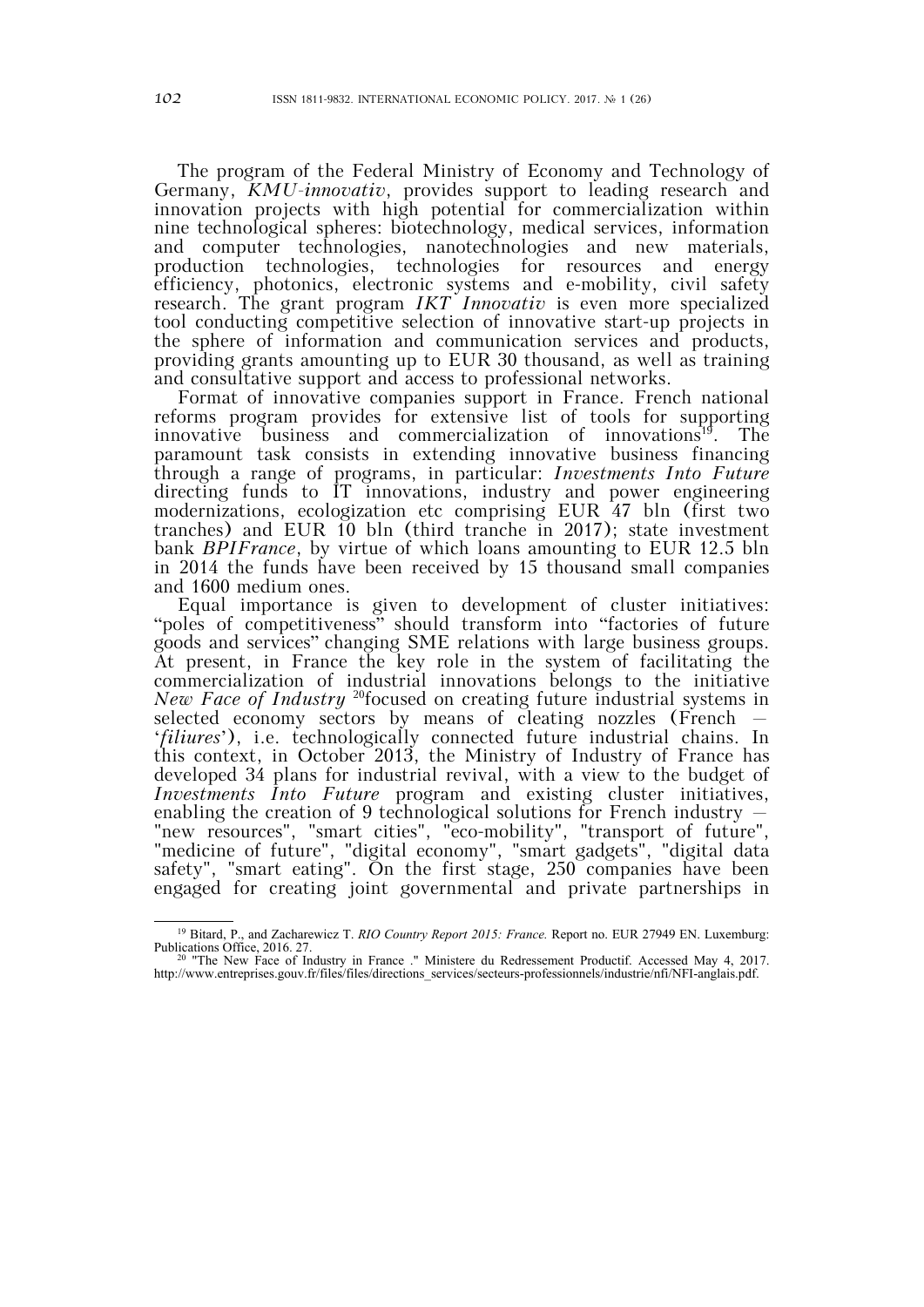terms of above mentioned topical priorities of industrial development. As a result, more than 330 projects have been supported with total cost sheet of EUR 3.7 bln (with state contribution comprising EUR 1.5  $b\ln^{21}$ . It is worth mentioning that the executed projects have been closely inter-related and complimenting. Financing of the initiative on the second stage of its implementation is provided from a few sources: tax exemptions amounting to EUR 2.5 bln during 2015, *BPIFrance* loans for SME amounting to EUR 2.1 bln during  $2015-2016^{22}$ .

Alongside with powerful national high-technology companies, significant governmental support has been also received by young innovative entrepreneurs. The Ministry of Education, Higher Education and Research of France has implemented a range of the relevant programs. One of such measures is the national contest for creating innovative technologies companies, *i-LAB*, in course of running of which (from 1999) there have been supported more than 1700 start-ups,  $70\%$  of which are being successfully operated at present<sup>23</sup>. Furthermore, after its launching in 2004, the Ministry initiative *Young Innovative Enterprises* has already provided support to three thousand service companies amounting to EUR 108 mln in the form of exempting from social dues, thus facilitating their expenditure for R&D amounting to EUR 700 mln<sup>24</sup>.

In addition to measures already described, in 2014 the program *Student Entrepreneur Status* has been launched, under which young people possessing bachelor diploma pay only EUR 500 for company registration within 2014-2017. Business projects are selected by specially created committee *PEPITE* (*Pфles Йtudiants pour l*'*Innovation, le Transfert et l*'*Entrepreneuriat*), having established the national network of 29 centers. The student entrepreneur status provides a notable range of advantages, namely: access to coaching services by lecturers and partners of *PEPITE* partners; access to coworking grounds of the network; option for signing corporate support contract (*Contrat d*'*Appui d*'*Entreprise* – *CAPE*) with a business incubator or a *PEPITE*  partner*<sup>25</sup>*.

Anglo-Saxon model of innovative business development. In the United Kingdom of Great Britain and Northern Ireland the orientation for commercialization of scientific developments is especially high. It is reinforced by governmental programs for start-ups facilitation, one of

 $21$  Ibid.

<sup>22</sup> Ibid.

<sup>&</sup>lt;sup>23</sup> Bitard, P., and Zacharewicz T. *RIO Country Report 2015: France.* Report no. EUR 27949 EN. Luxemburg: Publications Office, 2016: 75.<br><sup>24</sup> Ibid.

<sup>25</sup> Bitard, P., and Zacharewicz T. *RIO Country Report 2015: France.* Report no. EUR 27949 EN. Luxemburg: Publications Office, 2016: 76.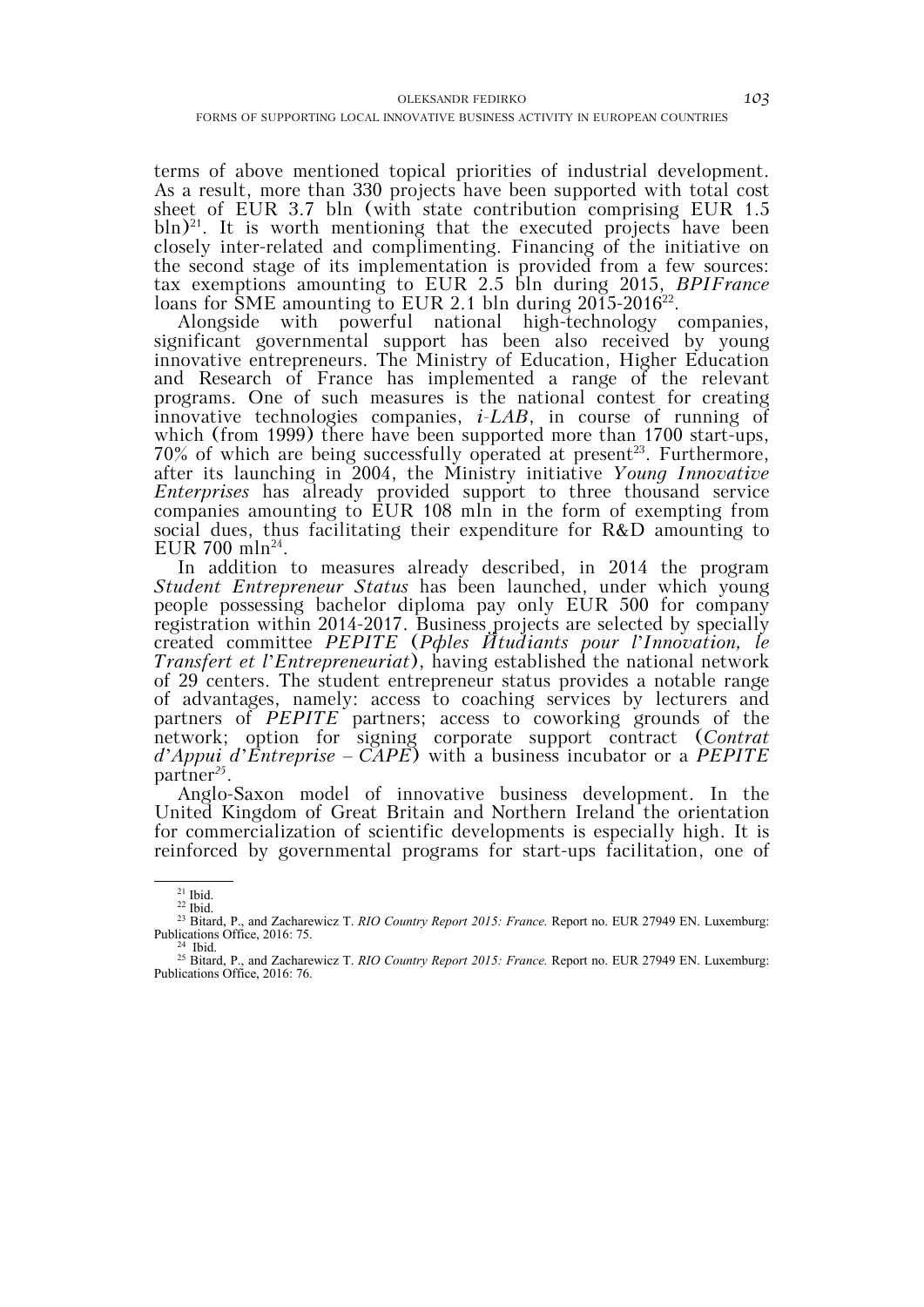the most successful of which is the initiative *Start Up Loans* launched in 2012 with the aim of providing financial and consultative support to young entrepreneurs. Within the first year of program implementation, around EUR 60 mln have been loaned to ten thousand entrepreneurs. In view of high efficiency of the program, the government has extended its budget for other EUR 200 mln and lifted age restrictions for the applicants<sup>26</sup>. On the current stage, start-ups development policy has obtained new accents with implementing "The Productivity Plan"27 prioritizing facilitation of dynamic growth of high-productive SMEs. Thus, in Great Britain the term *start-up* popular in innovation policy is being substituted by a new category – *innovative scale-up*28.

As it is obvious from international experience, the environment favourable for dynamic innovative development should include the tools of not only financial, but also of organizational and economic nature. The infrastructure of innovation development in Great Britain is represented, first of all, by technoparks and business incubators being usually created by higher educational establishments of the country in cooperation with regional and local authorities and non-governmental organizations for regional development. The association of scientific parks of Great Britain includes more than 100 participants involving more than 4 thousand developing companies employing 75 thousand persons<sup>29</sup>. On the current stage, not only the number of intermediary institutions contributing to innovative development is growing, but the types thereof are being diversified. In that respect, in 2011-2015 the network of connecting centre *Catapults* has functioned ensuring the cooperation of researchers from governmental and private sector on late stages of scientific and technical projects. The budget amounting to GBP 240 mln has been used for providing premises and equipment for "medium readiness" projects, being quite vulnerable in terms of open market competition. At the moment, 9 such centres operate specializing in high-technology machining industry, cell therapy, renewable sea power engineering, satellite software, digital communication technologies, cities of future, precise medical appliances, transport and energy systems. In 2014, a new national network of University *Quantum Technology Hubs* has been launched with budget amounting to GBP 120 mln (EUR 160 mln). Located in Birmigham, Glasgow, Oxford and York, the quantum hubs network includes 13 universities

<sup>&</sup>lt;sup>26</sup> Cunningham, P., and Mitchell J. *RIO Country Report 2015: United Kingdom*. Report no. 27875 EN. Luxemburg: Publications Office, 2016: 64. 27 *Fixing the foundations: Creating a more prosperous nation.* Report. HM Treasury. London: Williams Lea

<sup>&</sup>lt;sup>27</sup> Fixing the foundations: Creating a more prosperous nation. Report. HM Treasury. London: Williams Lea Group, 2015: 1–82.<br><sup>28</sup> Cunningham, P., and Mitchell J. *RIO Country Report 2015: United Kingdom*. Report no. 27875

<sup>&</sup>lt;sup>3</sup> "Members." UKSPAs RSS. Accessed May 04, 2017. http://www.ukspa.org.uk/members.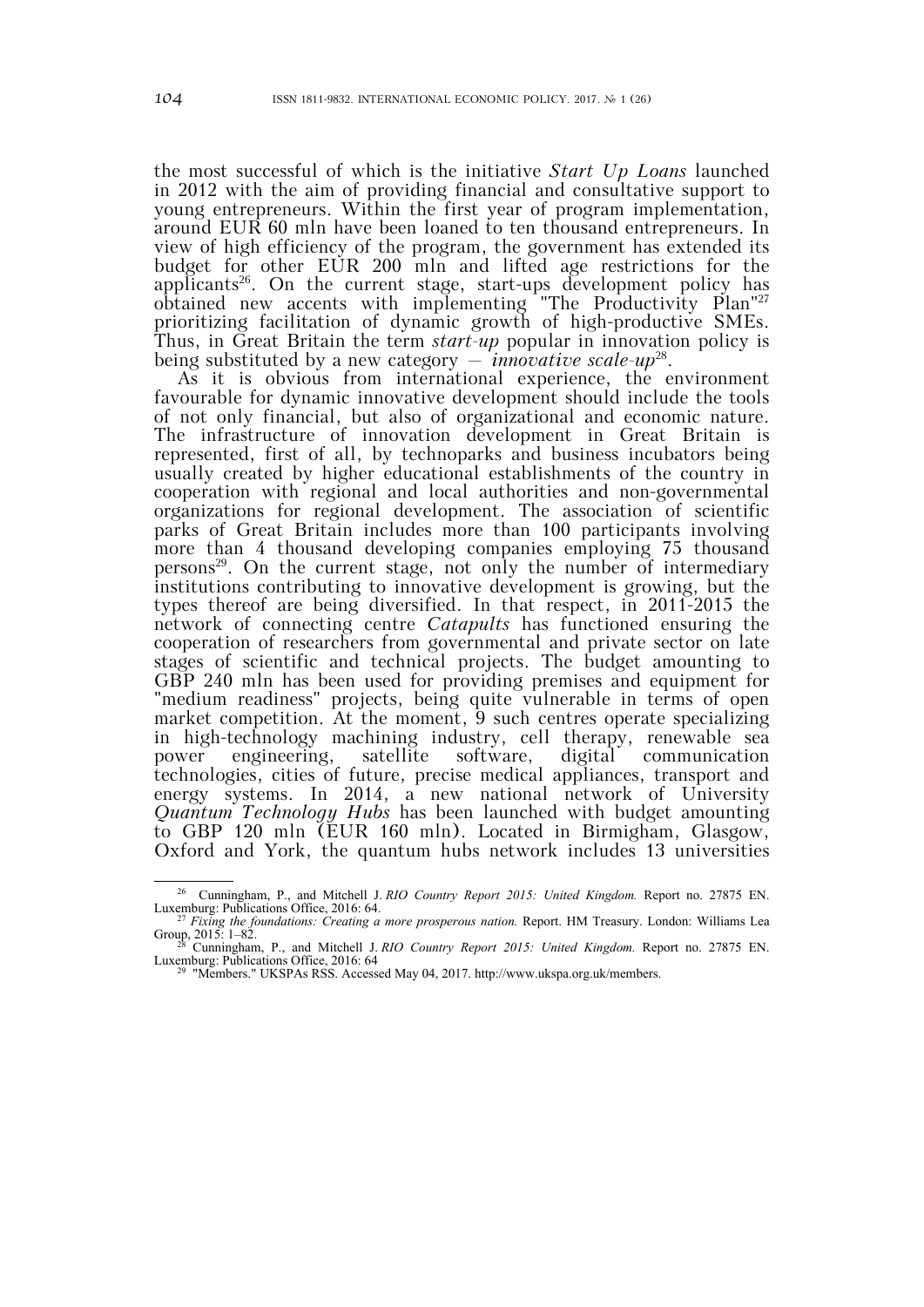and 132 companies, owning the budget amounting to GBP 60 mln  $(EUR 80 mln)^{30}$ .

Ireland innovation policy has equally ambitious aims in the sphere of innovative business development. In particular, the most relevant tasks are established as follows:

- increase of new start-ups number by 25% (3 thousand new enterprises annually);

- improvement of enterprises survival level during first five years of their activity by 25% (by 1800 non-bankrupting companies more annually);

- growing of start-ups capability for dynamic development by  $25\frac{631}{6}$ .

The backbone of institutional structure for supporting innovative business in Ireland is governmental agency *Enterprise Ireland* possessing branched network of local Enterprise offices. The agency's initiative *High Potential Start-Up – HPSU* has been developed for supporting new enterprises producing innovative goods and services for sale in international markets. Each such enterprise should create at least 10 jobs and achieve turnover amounting to EUR 1 mln during 3-4 initial years of its existence. Another tool for supporting local innovative business is *New Frontiers* program aimed at contributing to start-ups development on early stages of creation thereof. A range of trainings has been conducted within 2012-2014 in context of the program, and a range of supporting services and financing for 445 program participants has been provided. An equally effective initiative is innovative voucher program *Innovation Voucher scheme* aimed at financing collaborative projects of governmental academic establishments and SME, for implementation of which within 2013-2014 *Enterprise Ireland* has allotted EUR 2.6 mln per year.

For a long time, applied research program *Applied Research Enhancement*'– *ARE* has been successfully functioning in Ireland, the aim of which was to establish competences in national technological institutes required to satisfy industrial enterprises demands<sup>32</sup>. Their contemporary heir is *Technology Gateway* program (2013-2018) 33 being a netified model for improving technological competencies of industrial companies by means of further expanding their cooperation with technological research institutes. With this aim, a network of 12

<sup>&</sup>lt;sup>30</sup> Annual Report and Accounts 2014-2015 . Report. Department for Business, Innovation and Skills. London: Williams Lea Group, 2015. 1–218.<br><sup>31</sup> Martin, T. and La Placa G. *RIO Country Report 2015: Ireland* . Report no. EUR 27877 EN. Luxemburg:

Publications Office of the European Union, 2016: 61. 32 Martin, T. and La Placa G. *RIO Country Report 2015: Ireland* . Report no. EUR 27877 EN. Luxemburg:

Publications Office of the European Union, 2016: 74.<br><sup>33</sup> "Technology Gateway Programme ." Enterprise Ireland . Accessed May 4, 2017. http://www.enterprise-

ireland.com/EI\_Corporate/en/Research-Innovation/Companies/Collaborate-with-companies-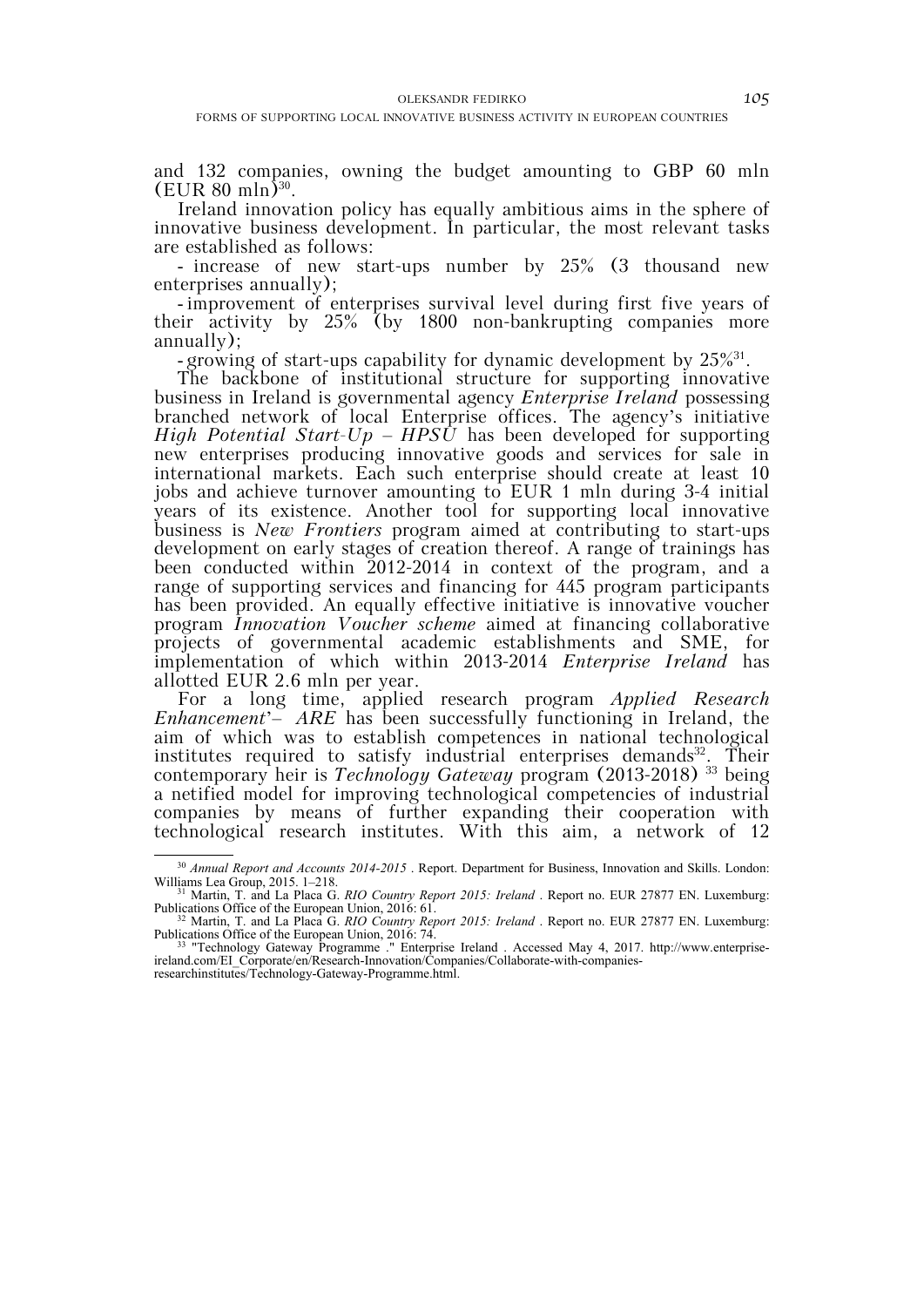technological portals has been created, where the latter not only connect companies to definite local research institutions, but also provide the access to nation-wide research infrastructure enabling business to find appropriate technological solutions for effecting innovative projects with high potential of market commercialization. Each portal will receive financing amounting to EUR 1.2 mln for five year period.

In 2014, two funds have been created in Ireland for supporting small and medium business projects: *R&D Fund Small Projects* and *R&D Fund Standard Projects34*. The first fund is supporting small business projects in the sphere of product, service or process innovations, providing grants amounting up to EUR 150 thousand. The grant funds may be used for paying of acquired R&D services: purchasing patents and licences at market prices, obtaining by SME of loan for hiring qualified scientific personnel from external academic organizations<sup>35</sup>. *R&D Fund Standard Projects* finances more scaled innovative measures capable to ensure convincing competitive advantages in target markets. Maximum R&D grant volume comprises EUR 650 thousand. The mechanism of grant financing presumes a regressive scale of complimentary fund contribution depending upon the company size. Thus, small companies receive grants amounting to 45% total value of the project, medium ones 35%, and large companies – only 25%. There is an opportunity for increasing grant amount (additional 15% full value) in case of submitting a collaborative project (i.e. the one where two or more companies cooperate), however, maximum amount of grant may not exceed  $50\%$  value of the project<sup>36</sup>.

Italian experience of innovation policy local implementation. In Italy the system for supporting innovative start-ups has been enacted in 2012. The Law No. 211/2012<sup>37</sup> has defined the term of innovative start-up and certified incubator, introduced simplified administrative procedures for start-ups registration, tax exemptions for start-ups personnel and investors, favourable legislative conditions in the sphere of regulating labour relations, extension of access to financing (credits, crowdfinding) and international markets<sup>38</sup>. According to the above mentioned law, a start-up is an enterprise incorporated within last 48 months and having its headquarters in Italy, with its main activity being innovations, with its annual turnover not exceeding EUR 5 mln, and where no profit

<sup>&</sup>lt;sup>34</sup> "R&D Fund Small Projects." Enterprise Ireland (EI). Accessed May 04, 2017. http://www.enterpriseireland.com/en/Research-Innovation/Companies/R-D-Funding/R-D-Fund-Small-Projects-.shortcut.html. 35 Martin, T. and La Placa G. *RIO Country Report 2015: Ireland* . Report no. EUR 27877 EN. Luxemburg:

Publications Office of the European Union, 2016: 74.<br><sup>36</sup> "R&D Fund Small Projects." Enterprise Ireland (EI). Accessed May 04, 2017. http://www.enterprise-

ireland.com/en/Research-Innovation/Companies/R-D-Funding/R-D-Fund-Small-Projects-.shortcut.html. 37 Nascia, L., and La Placa G. *RIO Country Report 2015: Italy* . Report no. EUR 27850 EN. Luxemburg:

Publications Office, 2016: 24<br><sup>38</sup> Ibid, p. 23.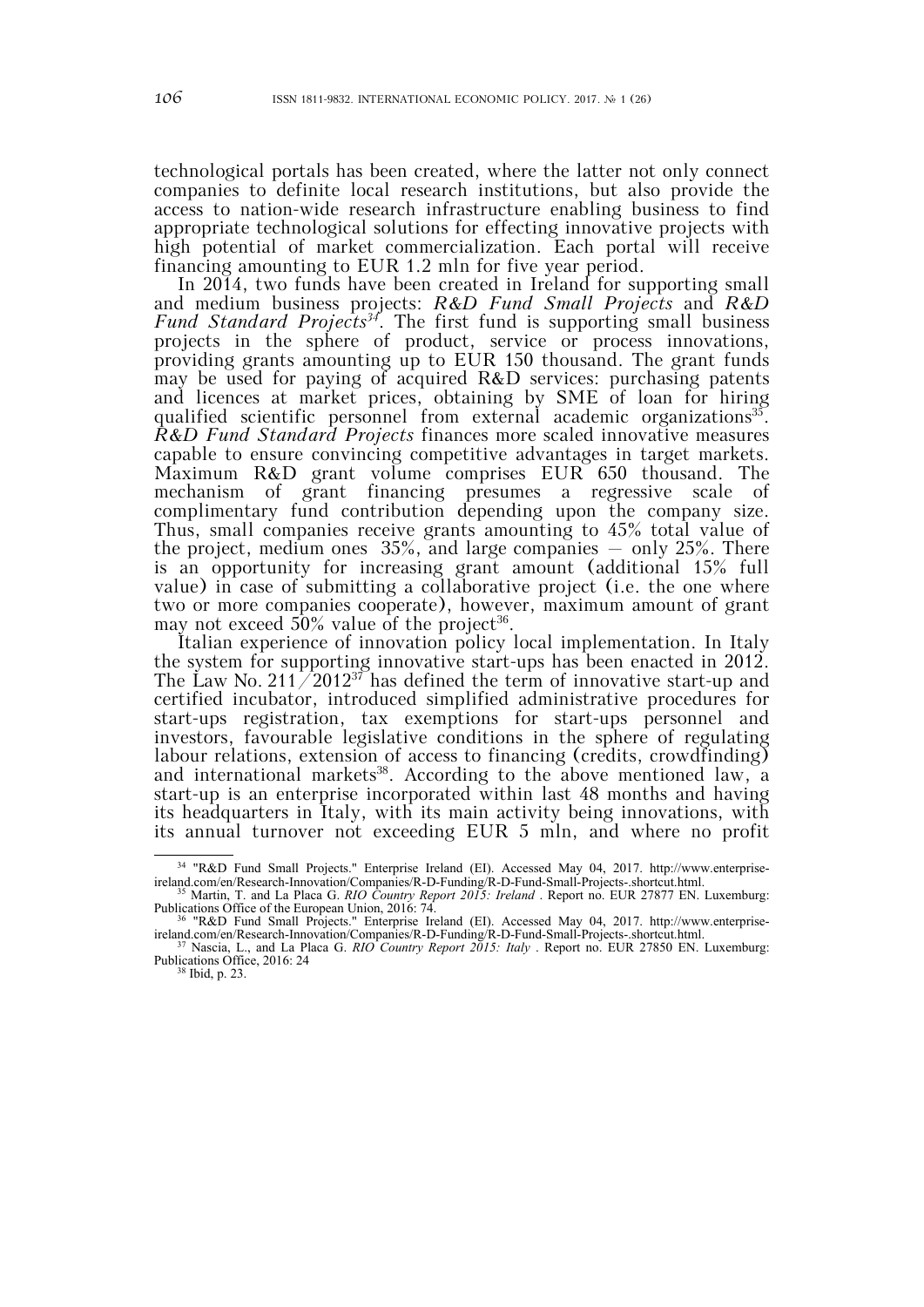distribution is performed. A specific feature of Italian legislation is availability of clear criterial base for identifying an innovative start-up:

- investments into R&D start-up should exceed 15% gross expenditure or production cost, whichever is larger;

- at least 33% possess Doctor of Science degree or pursue a doctorate, and at least 50% employees possess higher education;

- possessing intellectual property rights for at least one patent, trade mark or license<sup>39</sup>.

In 2015, the Law  $33/2015^{40}$  has amended the Law 211/2012 in terms of extending the range of its eligible beneficiaries: since then, the admissibility has been gained by companies incorporated within last 60 months, based in any EU country with at least a single unit in Italy. The new law also clearly determines the category of innovative SMEs as companies based in any EU country, controlling at least a single department in Italy, including incorporated enterprises, complying with at least one of the below requirements:

- investments in R&D comprise at least 3% gross expenditure or production cost (whichever is higher);

- 30% employees possess Doctor of Philosophy degree, and at least 50% personnel possess higher education;

- possessing intellectual right for at least one patent, trade mark or license $41$ .

The leading national institution ensuring development of start-ups is *Invitalia*, a governmental agency reporting to the Ministry of Economic Development of Italy, with the efforts of which in 2015 there have been supported more than 600 innovative start-ups (with expenses and losses from under-receipt of taxes and duties comprising almost EUR 160 mln)<sup>42</sup>. Furthermore, a network of certified incubators has been established in the country providing services to support the creation and operation of new innovative firms, allowing them premises, arranging the access to broad band etc. At present, more than 30 certified business incubators operate in Italy, registered with the country Chamber of Commerce.

Starting from 2015, financial scales of start-ups support include *Smart&Start Italia* program with budget amounting to EUR 200 mln, the beneficiaries of which are innovative companies incorporated within the last 4 years. The funds are provided in form of interest-free loans to cover  $70\%$  of their investment projects costsheet<sup>43</sup>. Sectoral topical

 $41$  Ibid.  $42$  Ibid.

 $^{39}$  Ibid, p 24.

<sup>43</sup> Nascia, L., and La Placa G. *RIO Country Report 2015: Italy* . Report no. EUR 27850 EN. Luxemburg: Publications Office, 2016: 73.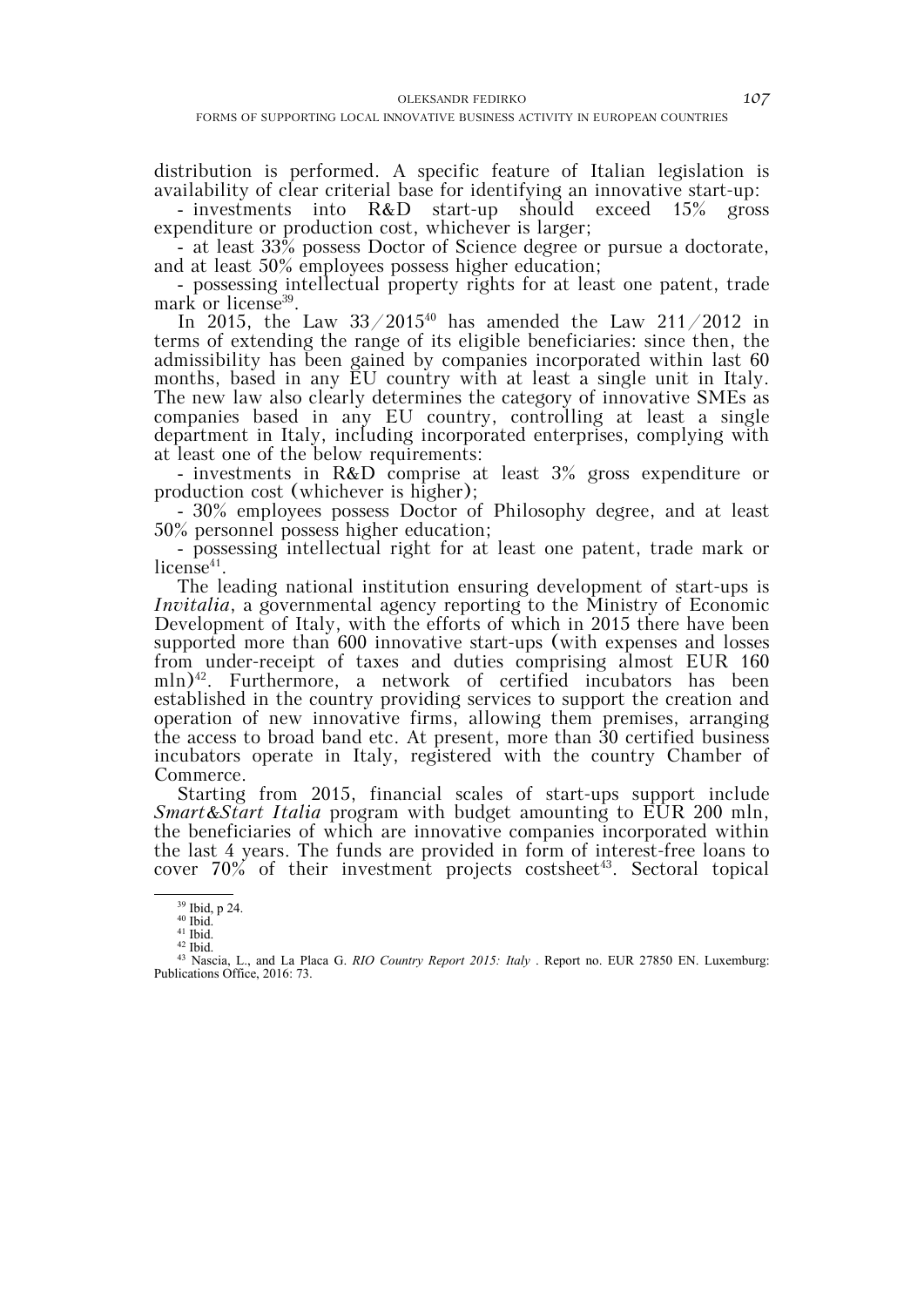priorities for developing commercially eligible technologies in Italy include information and computer technologies (*ICTAgenda digitale* program), ecological programs (*Industria sostenibile*), nanotechnologies, biotechnologies and modern production technologies. Financing in form of loans with privileged interest rates exceeds halfbillion Euro, of which 60% funds are provided to SME. Besides the privileged loan programs for innovation-oriented companies, equal importance belongs to the network of national technological clusters (*National Technology Clusters*) focused on development of priority technological spheres ("green" chemical technologies; food products; technologies for residential premises; life sciences; technologies for smart-communities; systems and means for road and sea transportation; aerospace technologies; power engineering; "intelligent" factories). Beneficiaries of the cluster program (mainly SMEs) have received EUR 266 mln for implementation of 48 projects in 2012, EUR 100 mln in 2014, and other EUR 50 mln in 2015 in form of pledges and credit securities<sup>44</sup>.

Scandinavian model of innovative development. Systemic support of innovative SMEs activity is an equally important priority of Swedish policy, where governmental innovative agency *VINNOVA* has implemented a program for SMEs innovation-oriented development containing various forms of support in terms of annual budget amounting to EUR  $42.6$  mln<sup>45</sup>: innovation vouchers for developing innovative ideas (comprising up to EUR 11 thousand); program for assessing commercial potential of inventions on early stages of innovative projects (*Verifiering fцr tillvдxt*) with budget amounting to EUR 6.4 mln; *Innovation projects in enterprises* program with annual budget comprising EUR 19.2 mln contributing to implementation of innovative projects potentially capable to enter international markets.

The *Swedish Incubators & Science Parks (SISP*) is a nation-wide non-profit association involving 65 members having created 43 business incubators and 33 scientific parks, 5 thousand companies employing 70 thousand persons<sup>46</sup>. To fulfil the key mission of creating science intensive companies, *SISP* members have created 70 creative grounds offering start-ups support, contributing to clusters development, engaging venture capital and generally facilitating collaboration between the state, business and academic sector.

 <sup>44</sup> Nascia, L., and La Placa G. *RIO Country Report 2015: Italy* . Report no. EUR 27850 EN. Luxemburg: Publications Office, 2016: 45. 45 Jacob, M., Å. L. Dahlstrand, and M.Sprutacz *RIO Country Report 2015: Sweden* . Report no. EUR 27859

<sup>&</sup>lt;sup>45</sup> Jacob, M., Å. L. Dahlstrand, and M.Sprutacz *RIO Country Report 2015: Sweden*. Report no. EUR 27859 EN. Luxemburg: Publications Office, 2016: 54-55.<br><sup>46</sup> "About Sisp ." Swedish Incubators & Science Parks. 2016. Acces

sisp?Language=en.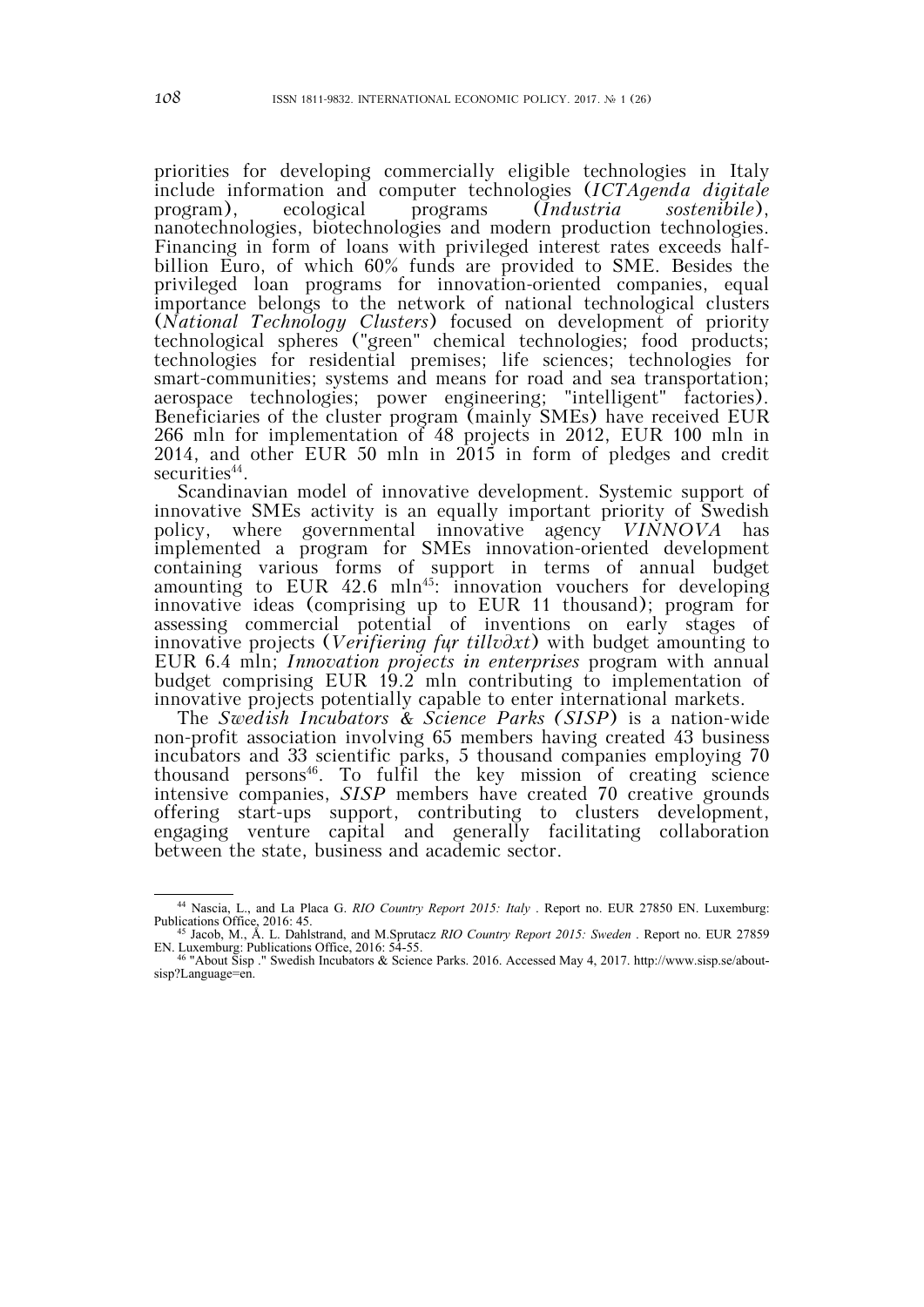The leading tool for financing newly created innovative companies in Finland is *Young Innovative Companies Programme* (*YIC*) launched in 2008. The program is quite selective, since financing may be provided only to companies with significant international growth ambitions. Given that, the companies have been working for not more than 6 years in the market, although having proved viability of their business model. In terms of the program, a company may receive EUR 1.25 mln for implementing its project, covering 75% its total costsheet. The funds are provided in three tranches (two grant tranches by EUR 250 thousand and loan amounting to EUR 750 thousand). Each tranche is provided only upon compliance with mandatory criteria on every stage. As of the beginning of 2015, 260 companies have been selected, of which 75 have passed all three financing stages<sup>47</sup>. Another effective tool for developing young innovative companies is *VIGO business accelerator programme* introduced in 2009 by Finnish financial agency *Tekes*, the activities of which are related to involving combined governmental and private venture financing into new innovative business projects<sup>48</sup>. The program institutional model includes 9 companies being partners in the enterprises to the capital of which they contribute funds.

The Danish Innovation Fund contributes to activation of governmental and private partnership in strategic spheres of technological development, namely: "green technologies"; intelligent, sustainable and effective industrial production; experimental testing of new medicines; reduction of water consumption in industrial production; world class construction technologies etc $49$ . In general, there are five scientific parks functioning in Denmark containing four business incubators. It is interesting to mention that these are mainly large Danish companies cooperating with national universities, while SMEs are more inclined to collaboration with foreign academic  $establishments<sup>50</sup>$ .

Dutch format of facilitating innovation-active enterprises. The most large-scale tool for facilitating innovations commercialization in the Netherlands is *Small Business Innovation Research* (*SBIR*) program launched by the Ministry of Economy of the Netherlands in 2004, inspired by its American predecessor. *SBIR* mission is to create the necessary conditions for SMEs in the sphere of developing innovative approaches to resolving key social problems and bringing innovative ideas to the market. The program fulfilment mechanism includes three

 <sup>47</sup> Halme, K.,Saarnivaara V.-P., and Mitchell J. *RIO Country Report 2015: Finland*. Report no. EUR 27861 EN. Luxemburg: Publications Office, 2016: 75. 48 Ibid.

<sup>49</sup> Christoph, Grimpe, and Mitchell Jessica. *RIO Country Report 2015: Denmark .* Report no. ; EUR 27845 EN. Luxemburg: Publications Office, 2016: 64.<br> $^{50}$  Ibid, p. 59.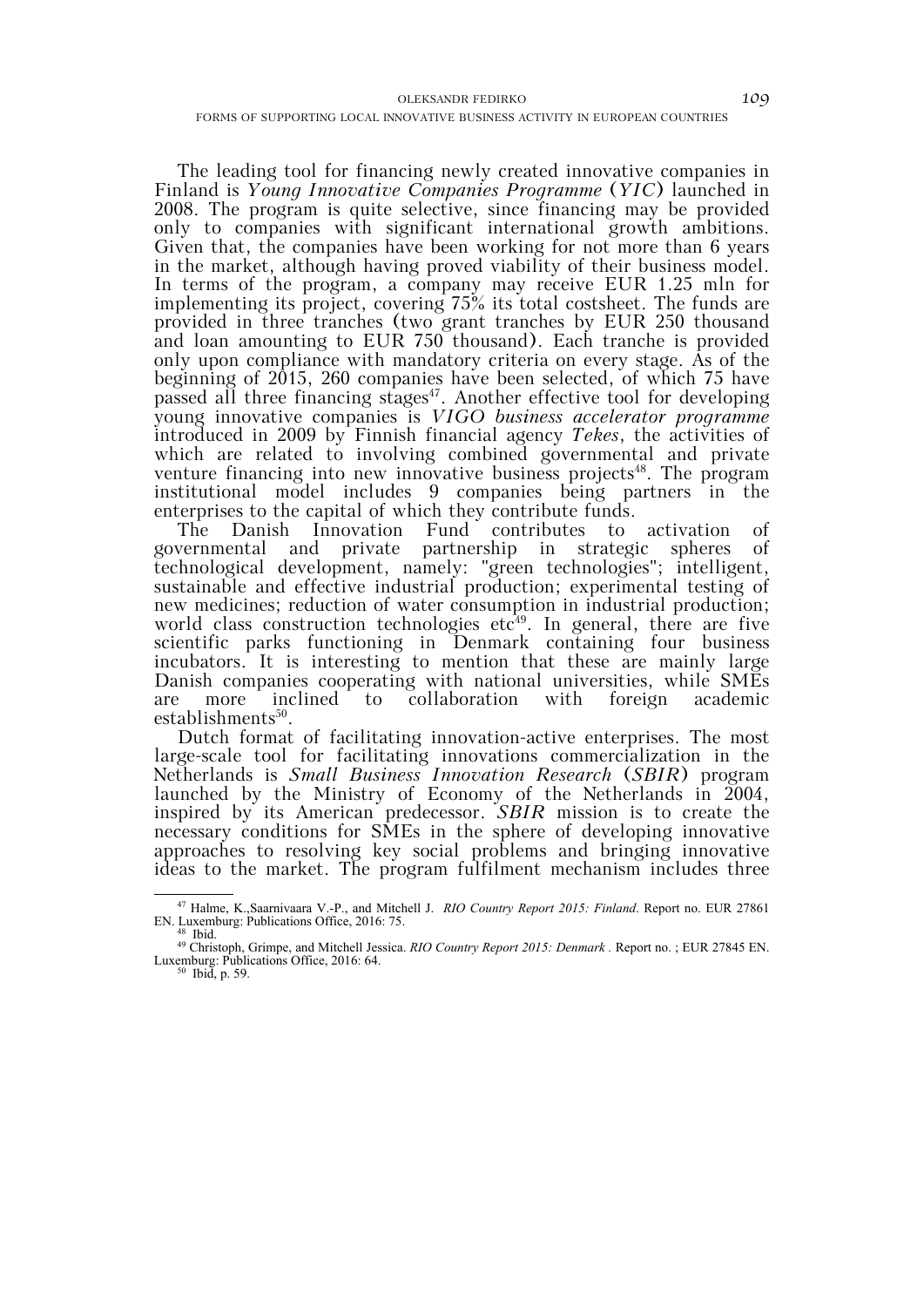phases. On the first stage, a tender is announced for state procurement of innovative solutions, products or services, and preliminary assessment of bids takes place. On the second stage of projects selection, the applicant companies should prepare prototypes of innovative product, service or process. Grants for executing the first two program stages are provided on complimentary financing conditions in the ratio 50% (state) to 50% (business). On the final third stage, the serial production and introduction of innovative solution to the market is carried out, with no state financing being provided for preparing serial production – state support may exist only in form of orders for the product<sup>51</sup>. The state acts as the buyer in 30% orders for precommercial innovative solutions<sup>52</sup>.

The *SME Innovation support for Top Sectors* program provides support to small innovative companies working in priority technological sectors. In 2013, the financing has comprised EUR 15 mln, in 2014 it has exceeded EUR 32 mln, in  $2015$  – EUR 50 mln, and in 2016 EUR 55 mln53. As assessed by *The Enterprise Policy Monitor 2015*54, 90 % budget expenditure in 2014 has been directed for supporting collaborative research and development projects and testing projects market potential. The rest of funds have been used to support innovative networks, intermediary operations, innovative voucher programs and innovative contracts 55.

In the Netherlands, the problem of encouraging innovative start-ups is resolved in quite democratic manner. In accordance with *StartupDelta* initiative terms, immigrants outside the EU are entitled to develop business plan and receive a starting capital for creating a business project in the country. Registration of enterprise in the Netherlands entitles the immigrant to receive country residence permission valid for two years (*Startup Visa* program)<sup>56</sup>. As rated by *Global Startup Ecosystem Ranking*, in 2015 this initiative have been included into TOP-2057. Another program, *Takeoff*, is oriented for supporting university spin-offs on different stages of their life cycle.

 <sup>51</sup> Janssen, M., B. Erven, P.D. Hertog, and K. Jonkers. *RIO Country Report 2015: The Netherlands*. Report no. EUR 27857 EN. Luxemburg: Publications Office, 2016: 54. 52 "Voortgangsreportage innovatiegericht inkopen: innovaties versterken de inkoopkracht van de overhead,

bijlage bij de voortgangsreportage Bedrijvenbeleid 2013 ." Rijksoverheid. 2013. Accessed May 4, 2017. http://www.rijksoverheid.nl/documentenen-publicaties/rapporten/2013/10/02/voortgangsrapportage-

innovatiegericht-inkopen.html<br>
<sup>53</sup> "Mkb-innovatiestimulering Regio en Topsectoren (MIT)." Mkb-innovatiestimulering Regio en Topsectoren (MIT) | RVO.nl. Accessed May 04, 2017. http://www.rvo.nl/subsidies-regelingen/mkb-innovatiestimulering-regioen-topsectoren-mit..<br><sup>54</sup> *Enterprise Policy Monitor 2015*. Report. Amsterdam: Ministry of Economic Affairs, 2015. 1-107..<br><sup>55</sup> Janssen, M., B. Erven, P.D. Hertog, and K. Jonkers. *RIO Country Report 2015: The Netherlands* 

EUR 27857 EN. Luxemburg: Publications Office, 2016: 25.<br><sup>56</sup> "Residence permit for foreign start-ups." Residence permit for foreign start-ups | RVO.nl. Accessed May 04,

<sup>&</sup>lt;sup>56</sup> "Residence permit for foreign start-ups." Residence permit for foreign start-ups.  $|$  RVO.nl. Accessed May 04, 2017. http://english.rvo.nl/subsidies-programmes/residence-permit-foreign-start-ups.<br><sup>57</sup> Startup Ecosyst

<sup>2017.</sup> http://startup-ecosystem.compass.co/ser2015..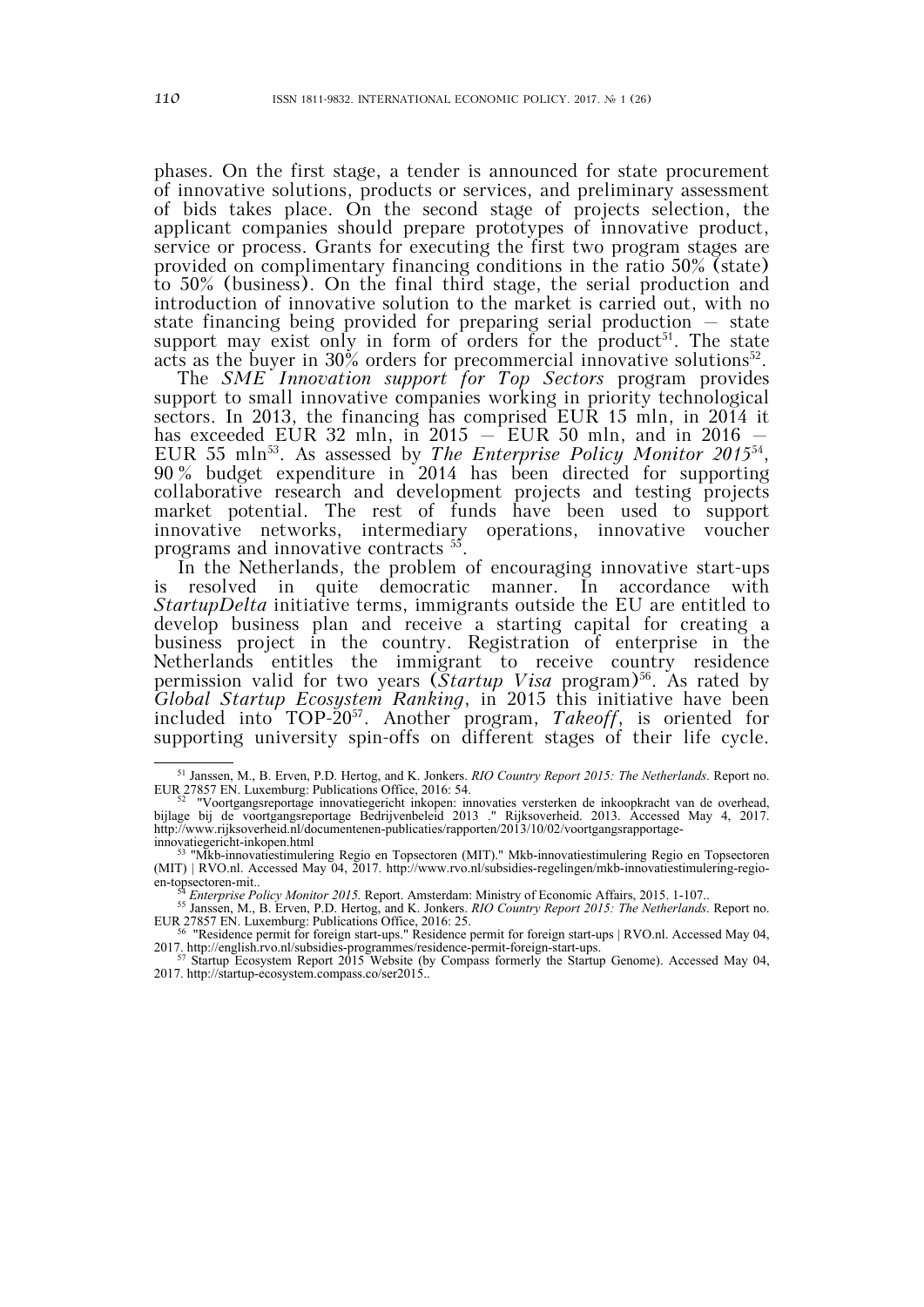Within 2004-2011, the subsidies provided have comprised EUR 19 mln, entailing incorporation of 47 successful start-up companies with aggregate annual turnover amounting to  $EUR$  16.8 mln<sup>58</sup>. Other examples of start-ups support programs and innovative ideas commercialization in the Netherlands are: *Subsidy scheme Knowledge Exploitation* program (2005-2008) providing co-financing for shaping ideas market potential; *Startlife* program – microcrediting of innovations pre-start financing funds and individual students engaged in start-ups; *Technojump* program – collaborative platform in the Southern Netherlands uniting various aspects of innovation process and providing financial support; *Business angel program* – a network of business angels $^{59}$ .

# **Conclusions**

The research conducted on national policies of facilitating local innovative activity of the leading EU countries within 1999-2017 enables to conclude the following.

Firstly, the following have been the most powerful tools in terms of financial security: direct support of private R&D and innovative enterprises, cooperation development programs in scientific and research sphere, as well as competitive financing of academic establishments R&D.

Secondly, after the global financial crisis the issue of public support for innovative activity has become actual in the EU, reflecting in extending technologies commercialization mechanisms on final stages of their development, a share of which has been sustainable growing as compared with governmental programs focused on earlier stages of scientific and research projects.

Thirdly, within the investigated period, the tools for facilitating local innovative business activity have been diversified: alongside with longterm projects of collaborative governmental and private R&D and innovative science intensive clusters development initiatives, short-term tools, such as innovative projects vouchers and science intensive startups, have become quite wide-spread. Furthermore, together with traditionally developed toolkit for supporting SMEs, a range of European countries have made their direct financing programs equally available to large companies. Since 2014, this trend has been finally established also on supranational level in frames of *Frontier 2020*

 <sup>58</sup> Janssen, M., B. Erven, P.D. Hertog, and K. Jonkers. *RIO Country Report 2015: The Netherlands*. Report no. EUR 27857 EN. Luxemburg: Publications Office, 2016: 77. 59 Ibid.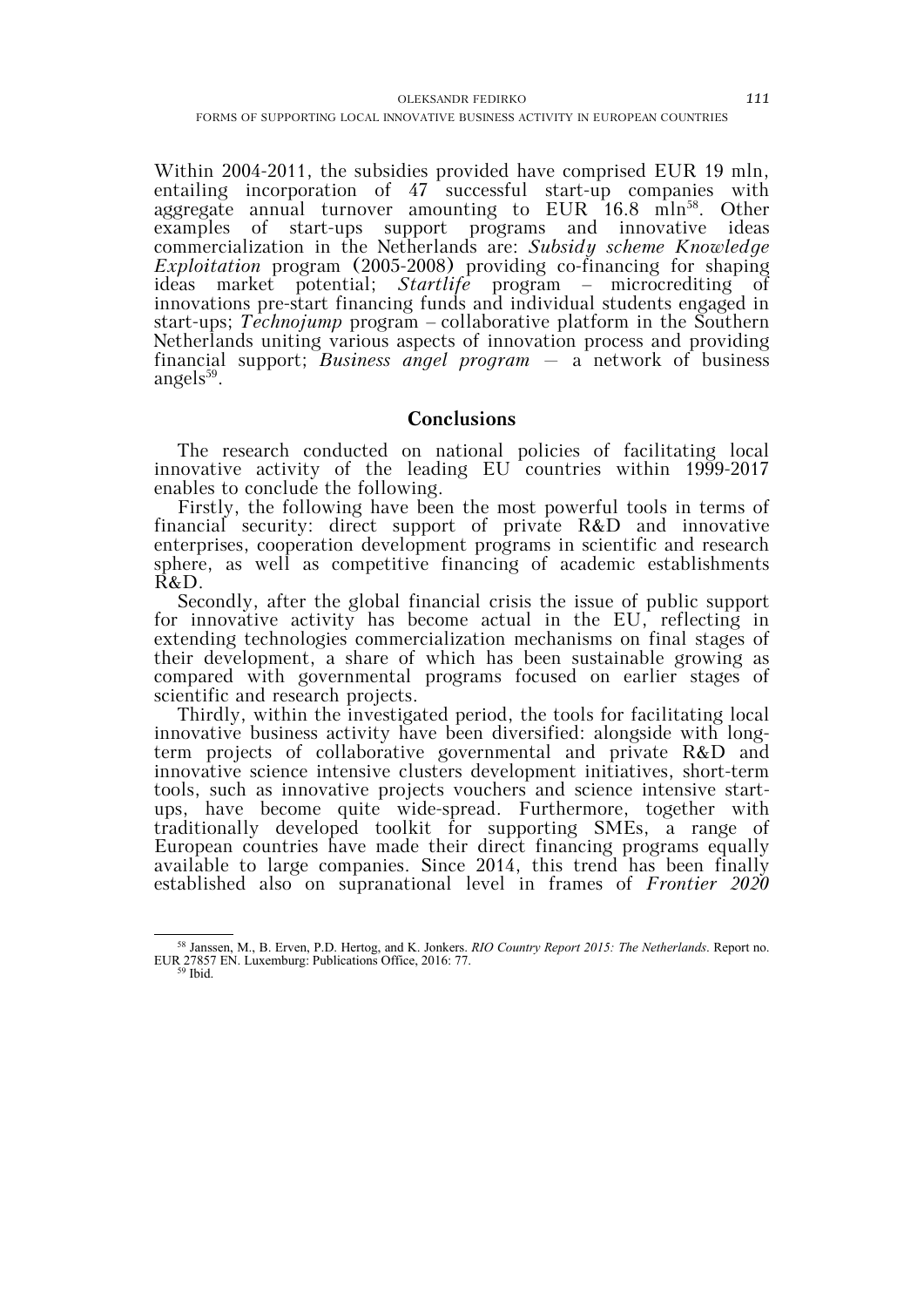program, under which *InnovFin Large Projects* tool has appeared especially designed for innovation-oriented private companies.

Fourthly, the experience of European countries clearly demonstrates that even a brilliant super-modern concept of innovative policy is unable to ensure country high achievements in the sphere of innovative development, where the necessary level of scientific and technical potential and environment is absent, capable to impel national companies to intensify competitive and cooperative relations based upon implementing innovative strategies. Therefore, creation of effective country innovative development policy is a complicated and complex process requiring critical objective assessment of national innovative capability level, national innovative system condition (its strong and weak points), as well as the ways for integrating innovative policy into multilevel system of governmental regulation of social and economic progress of the country.

## **References**

1. "«Dr. Marianne Kulicke Arbeitspapier der wissenschaftlichen Begleitforschung zu EXIST – Existenzgrъndungen aus der Wissenschaft<br>Fraunhofer-Institut ...»." Dr. Marianne Kulicke Arbeitspapier der Fraunhofer-Institut ...»." Dr. Marianne Kulicke Arbeitspapier der wissenschaftlichen Begleitforschung zu EXIST – Existenzgrьndungen aus der Wissenschaft Fraunhofer-Institut. Accessed May 04, 2017. http://www.book.dislib.info/b1-other/17565-1-dr-marianne-kulickearbeitspapier-der-wissenschaftlichen-begleitfor.php.

2. "About Sisp ." Swedish Incubators & Science Parks. 2016. Accessed May 4, 2017. http://www.sisp.se/about-sisp?Language=en.

3. "Internationalisierung von Spitzenclustern, Zukunftsprojekten und vergleichbaren Netzwerken." Projekttrger Jlich: Internationalisierung von Spitzenclustern, Zukunftsprojekten und vergleichbaren Netzwerken. Accessed May 04, 2017. https://www.ptj.de/internationalisierung-spitzencluster.

4. "Members." UKSPAs RSS. Accessed May 04, 2017. http://www.ukspa.org.uk/members.

5. "Mkb-innovatiestimulering Regio en Topsectoren (MIT)." Mkbinnovatiestimulering Regio en Topsectoren (MIT) | RVO.nl. Accessed May 04, 2017. http://www.rvo.nl/subsidies-regelingen/mkb-innovatiestimulering-regioen-topsectoren-mit.

6. "R&D Fund Small Projects." Enterprise Ireland (EI). Accessed May 04, 2017. http://www.enterprise-ireland.com/en/Research-Innovation/Companies/R-D-Funding/R-D-Fund-Small-Projects-.shortcut.html.

7. "Residence permit for foreign start-ups." Residence permit for foreign startups | RVO.nl. Accessed May 04, 2017. http://english.rvo.nl/subsidiesprogrammes/residence-permit-foreign-start-ups.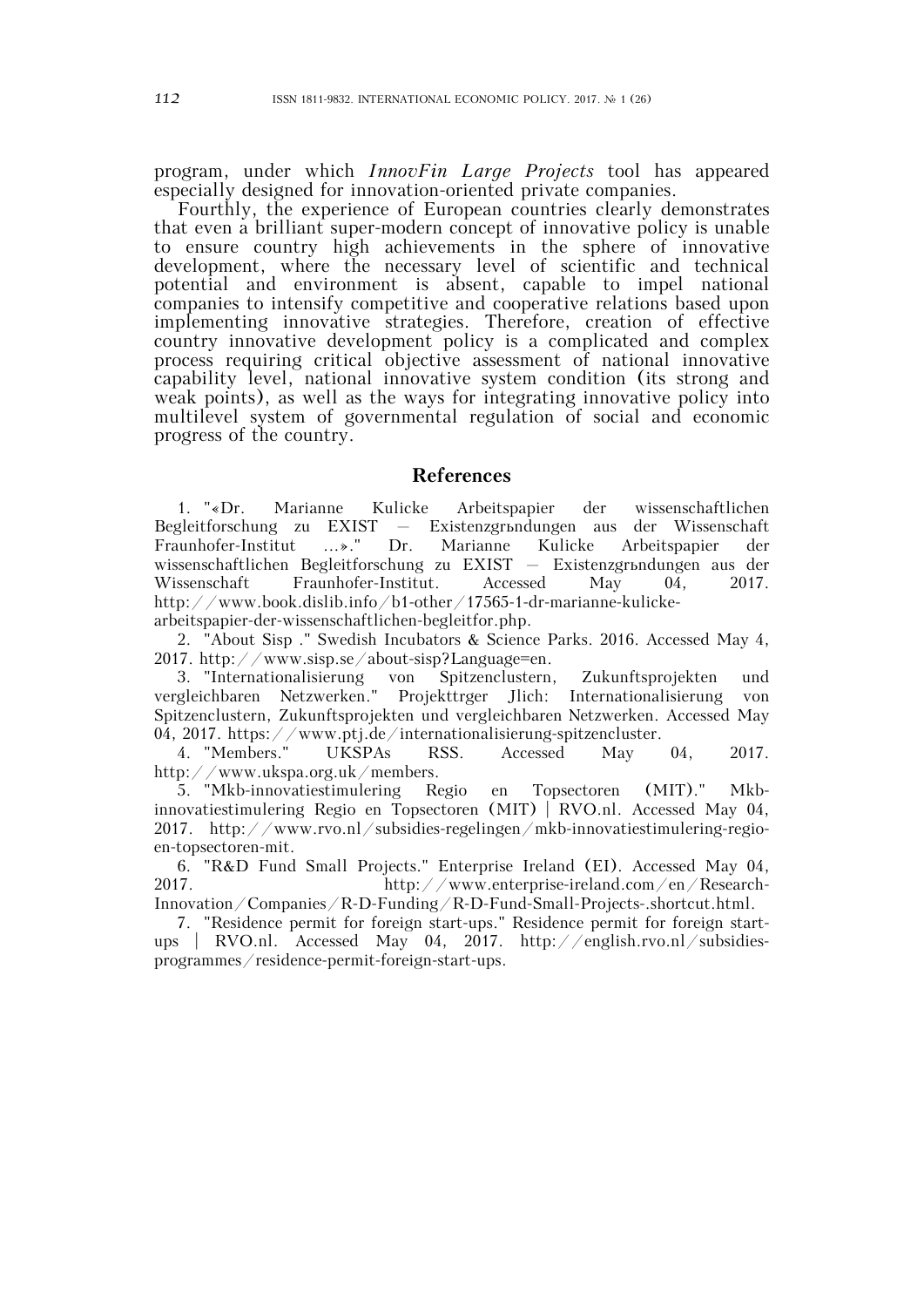8. "Technology Gateway Programme ." Enterprise Ireland . Accessed May 4, 2017. http://www.enterprise-ireland.com/EI\_Corporate/en/Research-Innovation/Companies/Collaborate-with-companies-

researchinstitutes/Technology-Gateway-Programme.html.

9. "The New Face of Industry in France ." Ministere du Redressement Productif. Accessed May 4, 2017. http://www.entreprises.gouv.fr/files/files/directions\_services/secteurs-

professionnels/industrie/nfi/NFI-anglais.pdf.

10. "Voortgangsreportage innovatiegericht inkopen: innovaties versterken de inkoopkracht van de overhead, bijlage bij de voortgangsreportage Bedrijvenbeleid 2013 ." Rijksoverheid. 2013. Accessed May 4, 2017. http://www.rijksoverheid.nl/documentenen-

publicaties/rapporten/2013/10/02/voortgangsrapportage-innovatiegerichtinkopen.html

11. *Annual Report and Accounts 2014-2015* . Report. Department for Business, Innovation and Skills. London: Williams Lea Group, 2015.

12. Bitard, P., and Zacharewicz T. *RIO Country Report 2015: France.* Report no. EUR 27949 EN. Luxemburg: Publications Office, 2016.

13. BMBF-Internetredaktion. "Der Spitzencluster-Wettbewerb – BMBF." Bundesministerium fьr Bildung und Forschung – BMBF. April 07, 2017. Accessed May 04, 2017. https://www.bmbf.de/de/der-spitzenclusterwettbewerb-537.html.

14. Borras, S. The *innovation Policy of the European Union. From Government to Governance.* Cheltenhans: Edward Elgar, 2003.

15. Christoph , Grimpe, and Mitchell Jessica. *RIO Country Report 2015: Denmark .* Report no. ; EUR 27845 EN. Luxemburg: Publications Office, 2016.

16. Cunningham, P., and Mitchell J. *RIO Country Report 2015: United Kingdom.* Report no. 27875 EN. Luxemburg: Publications Office, 2016.

17. Enright, M. J. . "Regional clusters and economic development: a research agenda ." in U. H. Staber, N. V. Schaefer, B. Sharma (Editors) *Business networks : prospects for regional development* , 190-213. Berlin: De Gruyter, 1996.

18. *Enterprise Policy Monitor 2015.* Report. Amsterdam: Ministry of Economic Affairs, 2015.

19. *Fixing the foundations: Creating a more prosperous nation.* Report. HM Treasury. London: Williams Lea Group, 2015.

20. *Germany's Leading-Edge Clusters.* Report. Berlin: Federal Ministry of Education and Research (BMBF) Division for New Innovation Support Instruments and Programmes, 2014.

21. Halme, K.,Saarnivaara V.-P., and Mitchell J. *RIO Country Report 2015: Finland*. Report no. EUR 27861 EN. Luxemburg: Publications Office, 2016.

22. Izsбk, K., Markianidou P., and S. Radoљević *Lessons from a Decade of Innovation Policy .* Report. Brussels: European Commission, Enterprise and Industry, 2013.